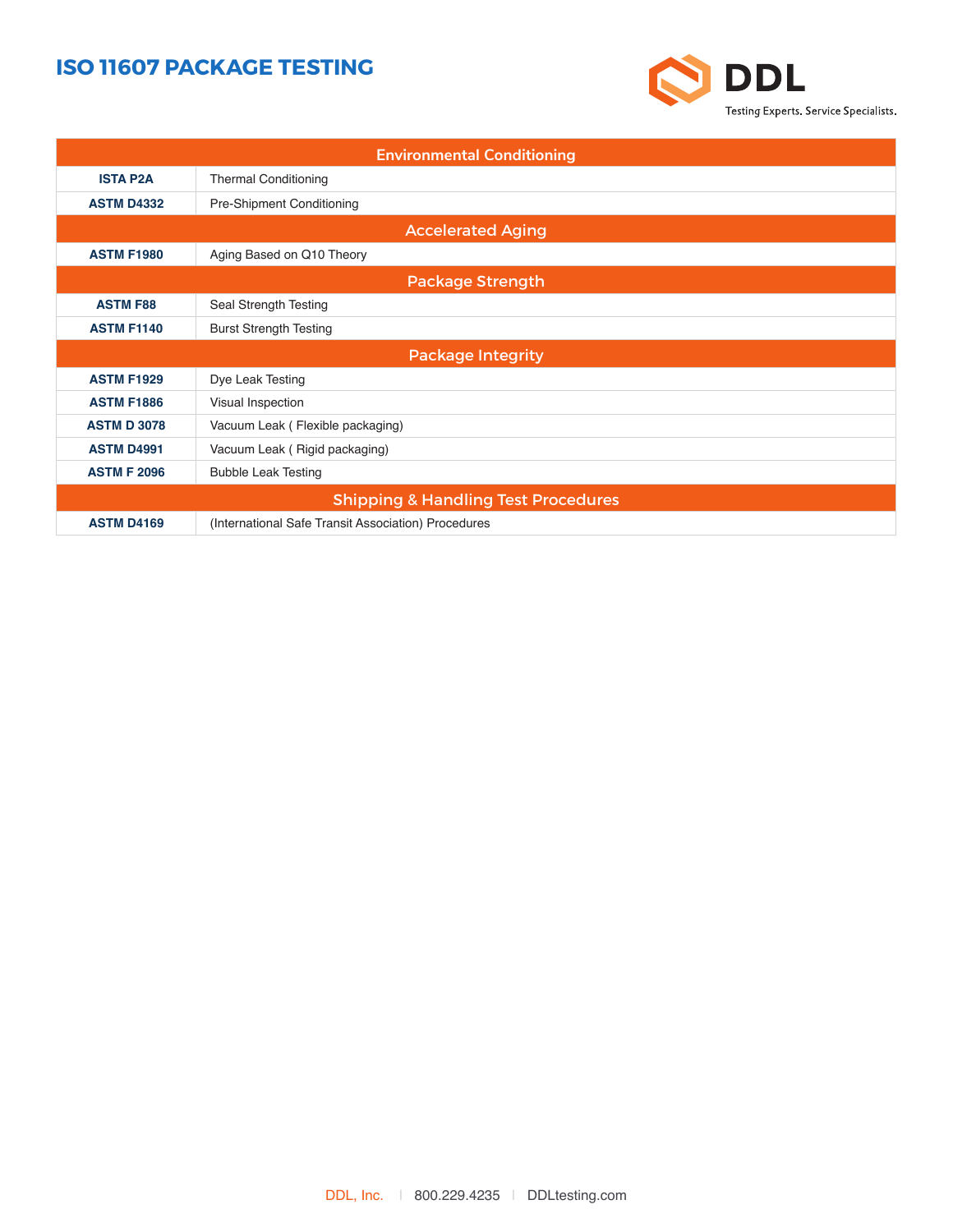## **ISTA PACKAGE TESTING**



| <b>Minnesota Location</b>                                        |                                                                                                                   |  |
|------------------------------------------------------------------|-------------------------------------------------------------------------------------------------------------------|--|
| <b>ISTA 1 Series: Non-Simulation Integrity Performance Tests</b> |                                                                                                                   |  |
| <b>Procedure 1A</b>                                              | Packaged-Products weighing 150 lb (68 kg) or Less                                                                 |  |
| <b>Procedure 1B</b>                                              | Packaged-Products weighing Over 150 lb (68 kg)                                                                    |  |
| <b>Procedure 1C</b>                                              | Extended Testing for Individual Packaged-Products weighing 150 lb (68 kg) or Less                                 |  |
| <b>Procedure 1D</b>                                              | Extended Testing for Individual Packaged-Products weighing Over 150 lb (68 kg)                                    |  |
| <b>Procedure 1E</b>                                              | <b>Unitized Loads</b>                                                                                             |  |
| <b>Procedure 1G</b>                                              | Packaged-Products weighing 150 lb (68 kg) or Less (Random Vibration)                                              |  |
| <b>Procedure 1H</b>                                              | Packaged-Products weighing Over 150 lb (68 kg) (Random Vibration)                                                 |  |
| <b>ISTA 2 Series: Partial Simulation Performance Tests</b>       |                                                                                                                   |  |
| <b>Procedure 2A</b>                                              | Packaged-Products weighing 150lb (68 kg) or Less                                                                  |  |
| <b>Procedure 2B</b>                                              | Packaged-Products weighing over 150 lb (68 kg)                                                                    |  |
| <b>Procedure 2C</b>                                              | Furniture Packages                                                                                                |  |
|                                                                  | <b>ISTA 3 Series: General Simulation Performance Tests</b>                                                        |  |
| <b>Procedure 3A</b>                                              | Packaged-Products for Parcel Delivery System Shipments 70kg (150 lb) or Less (standard, small, flat or elongated) |  |
| Procedure3B                                                      | Packaged-Products for Less-Than-Truckload (LTL) Shipment                                                          |  |
| <b>Procedure 3E</b>                                              | Unitized Loads of Same Product                                                                                    |  |
| <b>Procedure 3F</b>                                              | Packaged Products for Distribution Center to Retail Outlet Shipment 100 lb (45 kg)                                |  |
| <b>Procedure 3H</b>                                              | Performance Test for Products or Packaged-Products in Mechanically Handled Bulk Transport Containers              |  |
| <b>ISTA 6 Series: Member Performance Tests</b>                   |                                                                                                                   |  |
| Project 6<br><b>AMAZON.COM</b>                                   | SIOC, Ships in Own Container (SIOC) for Amazon.com Distribution System Shipment (A-H)                             |  |
| 6-FedEx-A                                                        | FedEx Procedures for Testing Packaged Products Weighing Up to 150 lbs                                             |  |
| 6-FedEx-B                                                        | FedEx Procedures for Testing Packaged Products Weighing Over 150 lbs.                                             |  |
| <b>Project6 SAMSCLUB</b>                                         | Packaged-Products for Sam's Club® Distribution System Shipment                                                    |  |
| <b>ISTA 7 Series: Development Tests</b>                          |                                                                                                                   |  |
| <b>Procedure 7D</b>                                              | Temperature Test for Transport Packaging                                                                          |  |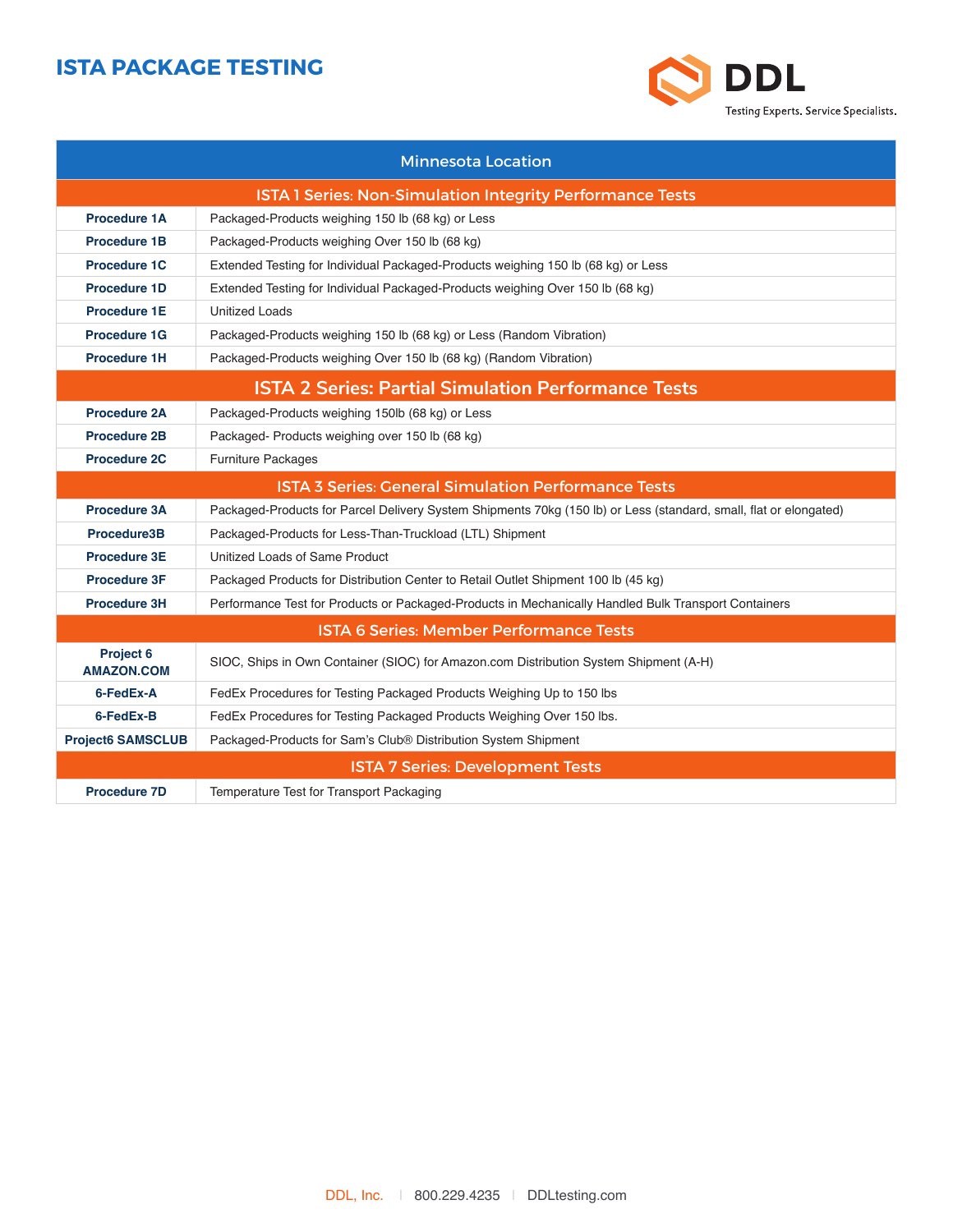## **ISTA PACKAGE TESTING**



| <b>California Location</b>                                  |                                                                                                                   |  |
|-------------------------------------------------------------|-------------------------------------------------------------------------------------------------------------------|--|
| ISTA 1 Series: Non-Simulation Integrity Performance Tests.  |                                                                                                                   |  |
| <b>Procedure 1A</b>                                         | Packaged-Products weighing 150 lb (68 kg) or Less                                                                 |  |
| <b>Procedure 1B</b>                                         | Packaged-Products weighing Over 150 lb (68 kg)                                                                    |  |
| <b>Procedure 1C</b>                                         | Extended Testing for Individual Packaged-Products weighing 150 lb (68 kg) or Less                                 |  |
| <b>Procedure 1D</b>                                         | Extended Testing for Individual Packaged-Products weighing Over 150 lb (68 kg)                                    |  |
| <b>Procedure 1G</b>                                         | Packaged-Products weighing 150 lb (68 kg) or Less (Random Vibration)                                              |  |
| <b>Procedure 1H</b>                                         | Packaged-Products weighing Over 150 lb (68 kg) (Random Vibration)                                                 |  |
| <b>ISTA 2 Series: Partial Simulation Performance Tests.</b> |                                                                                                                   |  |
| <b>Procedure 2A</b>                                         | Packaged-Products weighing 150lb (68 kg) or less                                                                  |  |
| <b>Procedure 2B</b>                                         | Packaged-Products weighing over 150 lb (68 kg)                                                                    |  |
| <b>ISTA 3 Series: General Simulation Performance Tests.</b> |                                                                                                                   |  |
| <b>Procedure 3A</b>                                         | Packaged-Products for Parcel Delivery System Shipments 70kg (150 lb) or Less (standard, small, flat or elongated) |  |
| <b>Procedure 3F</b>                                         | Packaged Products for Distribution Center to Retail Outlet Shipment 100 lb (45 kg)                                |  |
| <b>ISTA 6 Series: Member Performance Tests.</b>             |                                                                                                                   |  |
| 6-FedEx-A                                                   | FedEx Procedures for Testing Packaged Products weighing up to 150 lbs.                                            |  |
| <b>ISTA 6 Series: Member Performance Tests.</b>             |                                                                                                                   |  |
| <b>Project 6</b><br><b>AMAZON.COM</b>                       | SIOC, Ships in Own Container (SIOC) for Amazon.com Distribution System Shipment (A,B,D,G,H)                       |  |
| 6-FedEx-A                                                   | FedEx Procedures for Testing Packaged Products Weighing Up to 150 lbs                                             |  |
| <b>ISTA 7 Series: Member Performance Tests.</b>             |                                                                                                                   |  |
| <b>Procedure 7D</b>                                         | Temperature Test for Transport Packaging                                                                          |  |